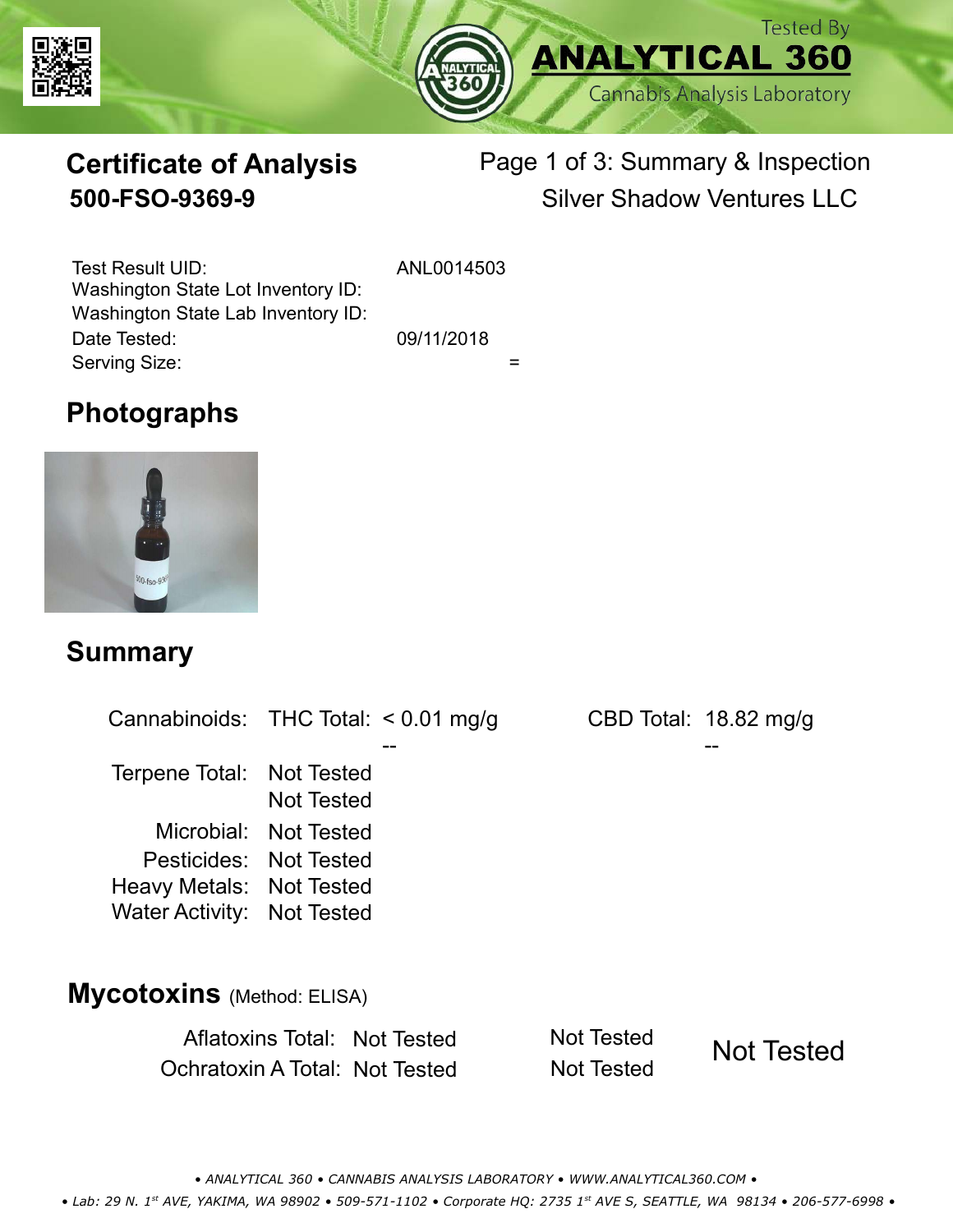



# **Certificate of Analysis** Page 2 of 3: Summary & Inspection **500-FSO-9369-9** Silver Shadow Ventures LLC

| <b>Test Result UID:</b>                                                  | ANL0014503 |
|--------------------------------------------------------------------------|------------|
| Washington State Lot Inventory ID:<br>Washington State Lab Inventory ID: |            |
| Date Tested:                                                             | 09/11/2018 |
| Serving Size:                                                            |            |

### **Potency Profile (Method: HPLC-DAD)**

|                                                                                           | CBG-A                                                  | $< 0.01$ mg/g |    |
|-------------------------------------------------------------------------------------------|--------------------------------------------------------|---------------|----|
|                                                                                           | <b>CBG</b>                                             | $< 0.01$ mg/g | -- |
| <b>CBG TOTAL</b><br>$(CBG-A * 0.878 + CBG)^1$<br>$\Delta$ 9-THC-A<br>$\Delta$ 9-THC       |                                                        | $< 0.01$ mg/g | -- |
|                                                                                           |                                                        | $< 0.01$ mg/g | -- |
|                                                                                           |                                                        | $< 0.01$ mg/g | -- |
|                                                                                           | $\Delta$ 9-THCV                                        | $< 0.01$ mg/g | -- |
|                                                                                           | $\Delta$ 8-THC                                         | $< 0.01$ mg/g | -- |
|                                                                                           | <b>CBN</b>                                             | $< 0.01$ mg/g | -- |
|                                                                                           | <b>THC-TOTAL</b><br>(THC-A * 0.877 + THC) <sup>1</sup> | $< 0.01$ mg/g | -- |
|                                                                                           | CBD-A                                                  | $< 0.01$ mg/g | -- |
|                                                                                           | <b>CBD</b>                                             | 18.82 mg/g    | -- |
|                                                                                           | CBDV-A                                                 | $< 0.01$ mg/g | -- |
|                                                                                           | <b>CBDV</b>                                            | $< 0.01$ mg/g |    |
|                                                                                           | <b>CBD-TOTAL</b><br>$(CBD-A * 0.877 + CBD)^1$          | 18.82 mg/g    | -- |
|                                                                                           | CBC                                                    | $< 0.01$ mg/g |    |
| $+9$ -THCV + $\triangle$ 8THC + CBN + CBD + CBDV + CBG + CBC <sup><math>/2</math></sup>   | <b>ACTIVATED-TOTAL</b>                                 | 18.82 mg/g    |    |
| <b>TOTAL DETECTED CANNABINOIDS</b><br>TOTAL + THC TOTAL + CBD TOTAL + CBG TOTAL + D8THC + |                                                        | 18.82 mg/g    |    |

(CBDV TOTAL + THC TOTAL CBN + CBC + THCV)

(∆9THC + 9-THCV + ∆8THC

1 - Cannabinoid totals are adjusted to account for the decarboxylation of the cannabinoid acids. The reported total is the amount of the activated cannabinoid that would be if all of the<br>carboxylic acid has been removed th

2 - Cannabinoids that have been activated through decarboxylation (curing/storage of flowers, or heating/cooking of edibles, tinctures, & concentrates)

*• ANALYTICAL 360 • CANNABIS ANALYSIS LABORATORY • WWW.ANALYTICAL360.COM • • Lab: 29 N. 1st AVE, YAKIMA, WA 98902 • 509-571-1102 • Corporate HQ: 2735 1st AVE S, SEATTLE, WA 98134 • 206-577-6998 •*